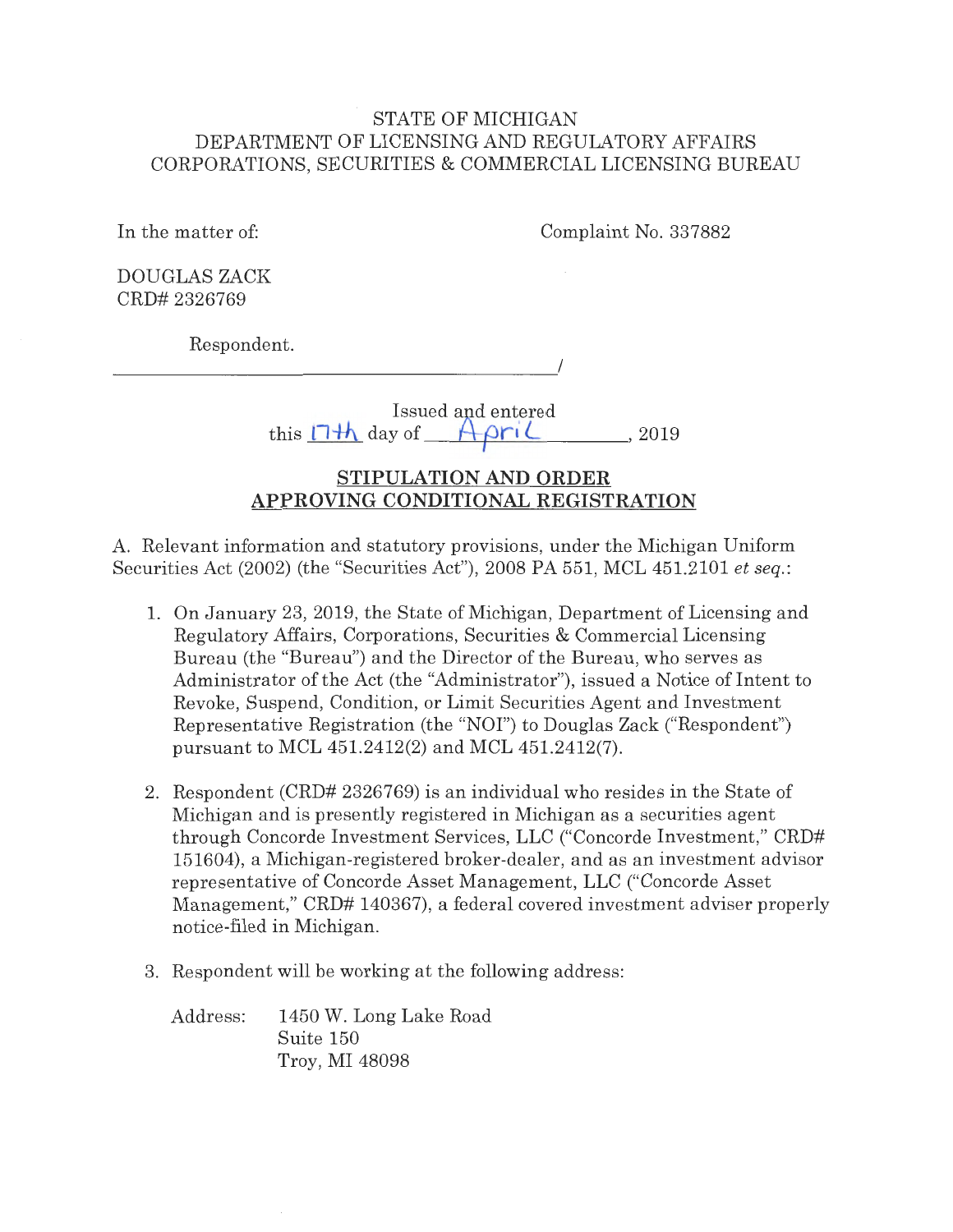|         | Telephone: (248) 502-0814 |
|---------|---------------------------|
| E-mail: | dzack@dbfrench.com        |

4. Respondent will be supervised by the following Supervisor or Compliance Officer at Concorde Investment/Concorde Asset Management who works at the address indicated:

| Name:      | Brian Ragen, CRD No. 1822796                               |
|------------|------------------------------------------------------------|
| Title:     | Sales Supervisor                                           |
| Address:   | 19500 Victor Parkway, Suite 550<br>Livonia, Michigan 48152 |
| Telephone: | $(248) 824 - 6710$                                         |
| $E$ -mail: | bragen@concordeis.com                                      |

- 5. Respondent neither admits nor denies the allegations in the NOi, and consents to entry of this Consent Order only for the purpose of resolving the NOI in an expeditious fashion that avoids the time and expense associated with an administrative proceeding and any appeals therefrom.
- 6. The Administrator and Respondent (collectively, "the Parties") have determined that: (a) protection of the investing public does not require additional disciplinary action if Respondent and Concorde Investment/Concorde Asset Management agree to registration subject to the terms and conditions specified in this Stipulation and Order; and (b) the conditional registration of Respondent pursuant to this Stipulation and Order is authorized by law and otherwise reasonable, appropriate, and in the public interest.

## B. STIPULATION

The Parties agree to this Stipulation enabling the Administrator to conditionally register Respondent as a securities agent and investment adviser representative subject to his compliance with the following conditions:

1. The Parties agree that, effective upon entry of the attached Order, the NOi and Respondent's request for a compliance conference are both resolved without further action by the Parties.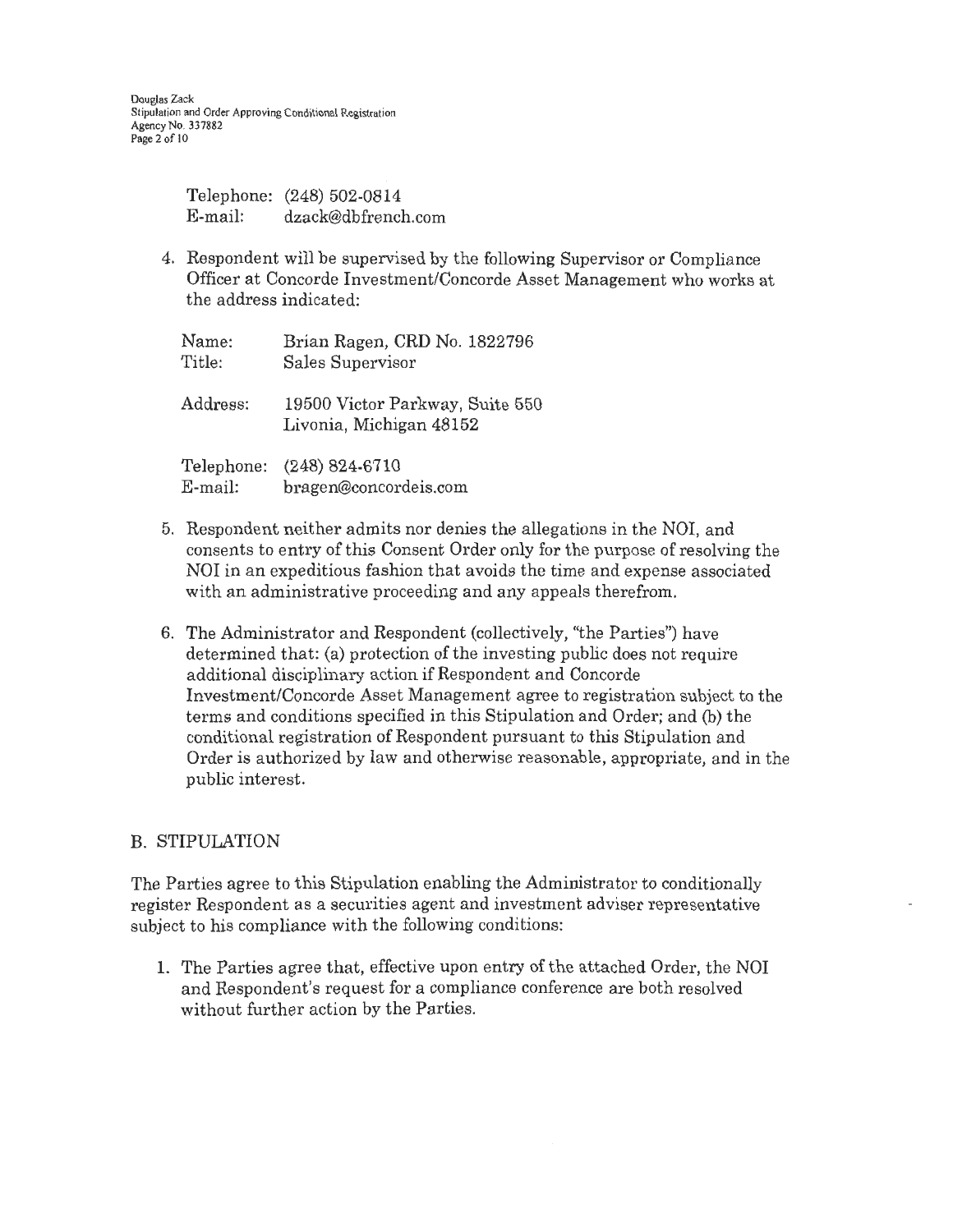Douglas Zack Stipulation and Order Approving Conditional Registration Agency No. 337882 Page 3 of 10

2, Following entry of the attached Order, the Bureau will file a Form U6 reflecting the Parties' resolution of the NOI under this Stipulation and Order. In addition, the Bureau will update the Central Registration Depository (the "CRD") to reflect Respondent's registrations as a securities agent and an investment adviser representative as "APPROVED-RES [RESTRICTED]." This Stipulation and Order is a public record required to be published and made available to the public, consistent with section 11 of the Michigan Freedom oflnformation Act, MCL 15.241. The Bureau currently publishes copies of orders issued under the Act to the Bureau's website .

#### **Compliance Review and Reporting**

- 3. As described further in paragraphs B.15 and B.16, Respondent agrees to prepare and submit quarterly compliance reports to his supervisor at Concorde Investment/Concorde Asset Management in the form attached as Exhibit A, which Concorde Investment/Concorde Asset Management will then review, certify, and maintain together with all additional information required by this Stipulation and Order. "Quarter" or "quarterly," for purposes of this paragraph and as used throughout this Stipulation and Order, means the periods from January **1** to March 31; April 1 to June 30; July 1 to September 30; and October 1 to December 31.
- 4. Respondent's securities agent and investment adviser registrations will remain conditional and subject to this Stipulation and Order, and Concorde Investment/Concorde Asset Management agrees to supervise Respondent under this Stipulation and Order, for a minimum period of one (1) year following the date that Concorde Investment/Concorde Asset Management provides evidence to the Bureau that Respondent's Total Assets exceed Total Liabilities or Current Assets exceed Current Liabilities as reflected in the Personal Balance Sheet and supporting documentation reviewed by Concorde Investment/Concorde Asset Management ("Evidence of Solvency"), unless extended as described in this Stipulation and Order (the "Conditional Registration Term"). One year after Concorde Investment/Concorde Asset Management provides the Evidence of Solvency to the Bureau, Concorde Investment/Concorde Asset Management may submit a written request to the Bureau, at the address indicated in Paragraph B.6, that the conditions be lifted from Respondent's registration and providing a reasonable basis for the request. Concorde Investment/Concorde Asset Management's written request to lift Respondent's conditional registration must include: (a) originals of all quarterly compliance reports required under paragraphs B.3, B.15, and B.16; (b) a current personal balance sheet for Respondent and (c) any additional information specifically required by this Stipulation and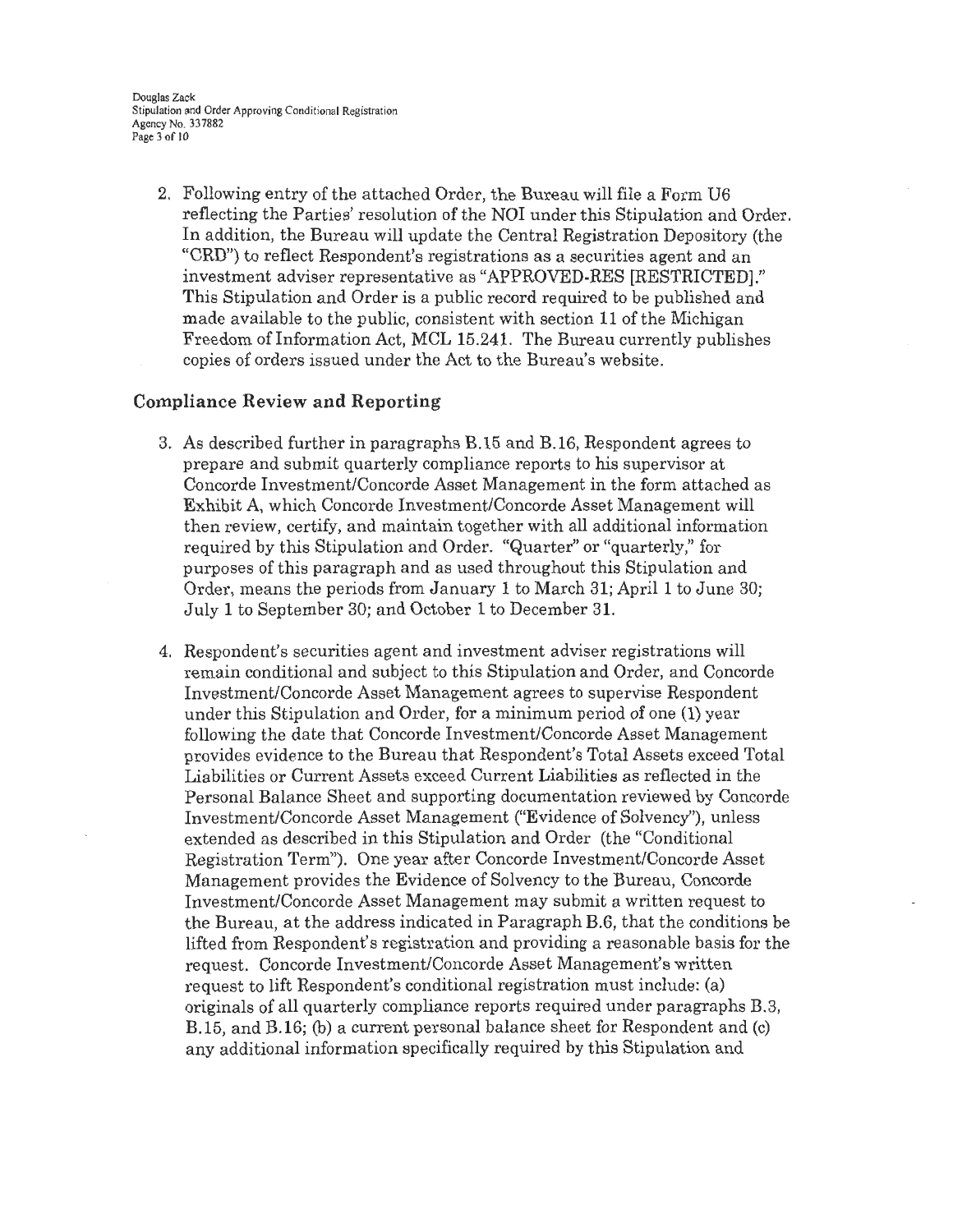Order. Respondent's registration will remain conditional, and the Conditional Registration Term continues, until the Administrator issues an order removing the conditions imposed by this Stipulation and Order after consideration of Concorde Investment/Concorde Asset Management's written request contemplated by this paragraph.

5. Any changes to Paragraphs A.3 or A.4 of this Stipulation and Order must be reported in writing to the Bureau within fifteen (15) days to the following address:

Corporations, Securities & Commercial Licensing Bureau Securities & Audit Division - Final Order Monitoring P.O. Box 30018 Lansing, MI 48909

- 6. Respondent must separately report to the Bureau any: (a) customer complaints (written or verbal); (b) disciplinary actions; and (c) other changes to Respondent's answers to the Disclosure Questions on the Form U4 (a "Reportable Event") that arise during the Conditional Registration Term, regardless of whether Respondent is required to report this information on the Form U4, within twenty-one **(21)** days after receipt of the information. Reporting this information on the CRD/IARD system alone will not satisfy this requirement. Respondent must also supply the Bureau a copy of his revised Form(s) U4 upon its filing through the CRD/IARD. These items must be reported to the Bureau in writing directly at the address indicated in Paragraph B.5 and must include the following information regarding each customer complaint or Reportable Event:
	- a. A summary of the Reportable Event including supporting documentation.
	- b. If related to a customer complaint, include:
		- i. Client name, address, telephone number and e-mail address, if any.
		- ii. A copy of any written complaint.
		- iii. A written summary of any verbal complaint or other Reportable Event.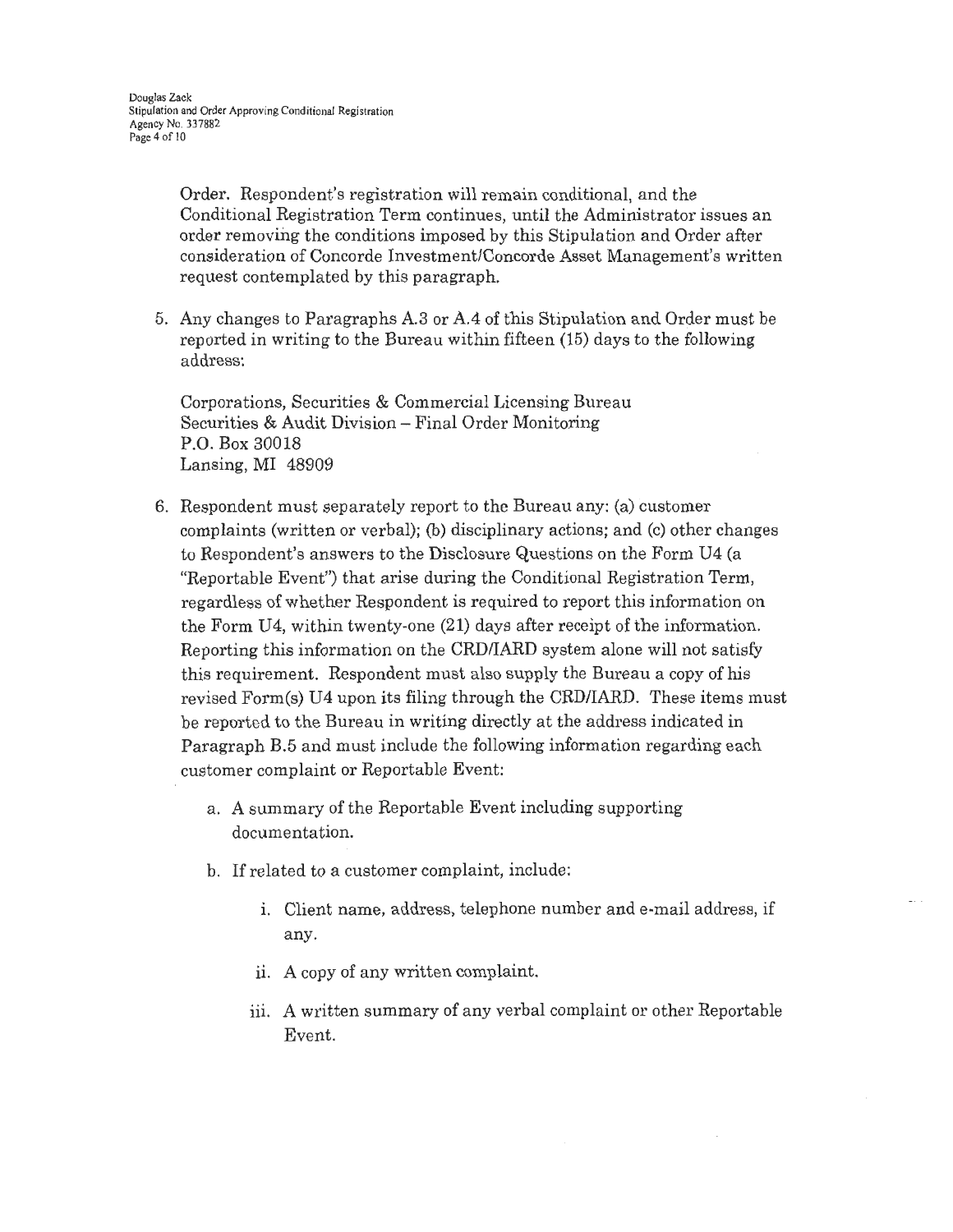- iv. Current status of the complaint or other Reportable Event, including the resolution, if any.
- 7. Respondent and Concorde Investment/Concorde Asset Management acknowledge that a new complaint or other reportable item may extend the supervisory period.
- 8. All new accounts for Respondent's Michigan customers will be reviewed and approved by Concorde Investment/Concorde Asset Management before the execution of the initial transaction(s) in any new accounts.
- 9. All transactions for customer accounts will be reviewed and approved by Concorde Investment/Concorde Asset Management within 24 hours of execution.
- 10.All correspondence, including, without limitation, electronic communications, U.S. mail, facsimiles, etc., both incoming and outgoing, shall be reviewed by Respondent's supervisor or Concorde Investment/Concorde Asset Management's compliance department on no less than a monthly basis. Concorde Investment/Concorde Asset Management will maintain written evidence of review (e .g., Supervisor or Compliance Officer's initials written on all correspondence). This review may be performed through an automated message review program.
- 11. All advertising, sales literature, and other solicitation material given or sent by Respondent to any customer or potential customer shall be approved by Respondent's supervisor or Concorde Investment/Concorde Asset Management's compliance department before use.
- 12. Concorde Investment/Concorde Asset Management will hold a quarterly review meeting with Respondent regarding his activities and the status of any current disciplinary actions.
- 13. Every six months, Concorde Investment/Concorde Asset Management will review Respondents financial situation, including reviewing Respondent's current credit report and personal balance sheet.
- 14. In conjunction with reviewing and certifying Respondent's quarterly compliance reports during the Conditional Registration Term, Concorde Investment/Concorde Asset Management will also conduct a monthly review with Respondent regarding Respondent's activities and the status of any current disciplinary actions. Concorde Investment/Concorde Asset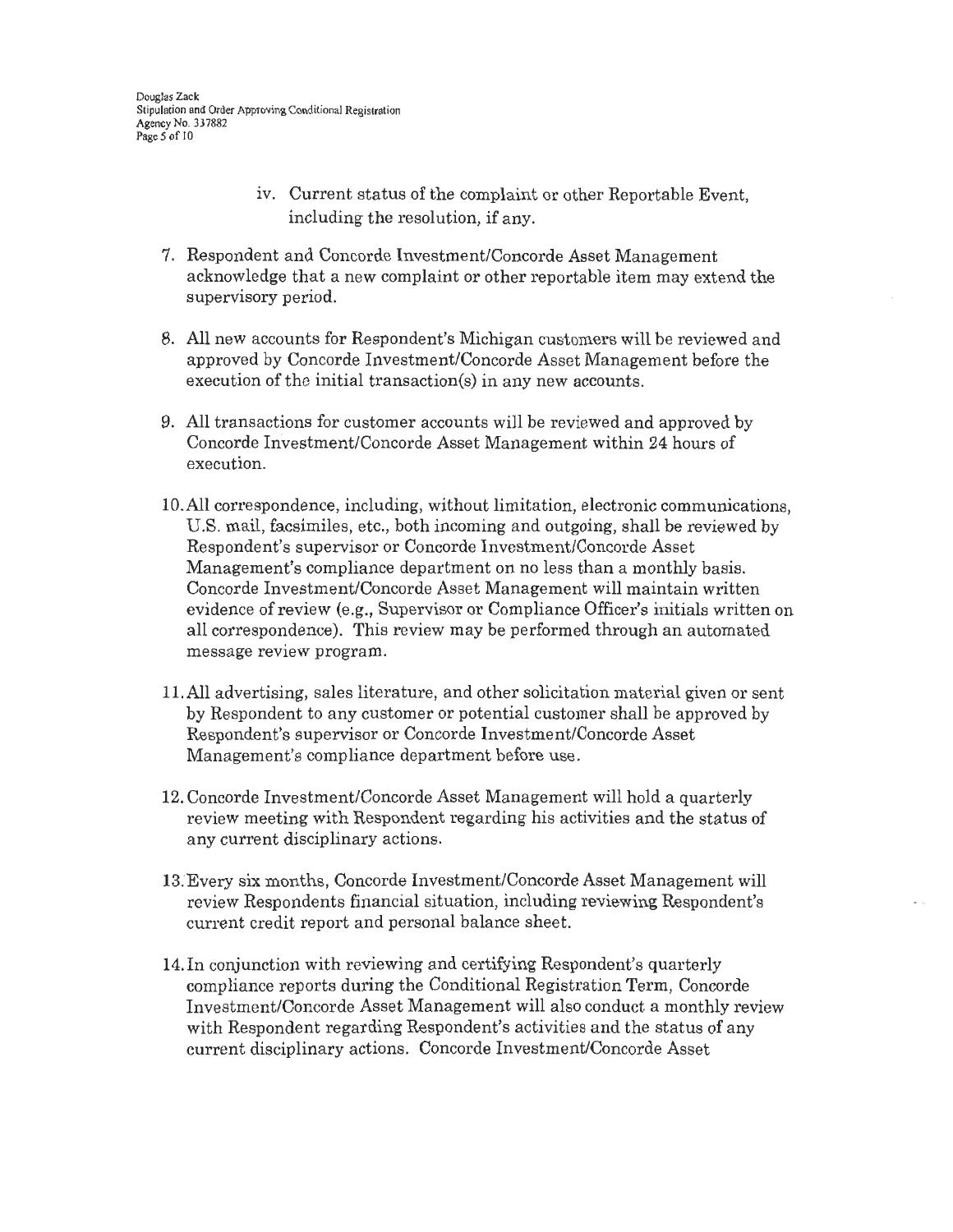Management's monthly review with Respondent will further assess Respondent's Michigan customer accounts for compliance with this Stipulation and Order and the Act. The monthly review requirement under this paragraph begins immediately on the date that the attached Order is entered, and the reviews must be completed within fourteen (14) calendar days after the final day of each month.

- 15. Within fourteen (14) calendar days after the final day of each quarter, Respondent agrees to prepare and submit to his supervisor at Concorde Investment/Concorde Asset Management a quarterly compliance report in the form attached as Exhibit A. Within fourteen (14) calendar days after receiving Applicant's quarterly compliance report, Concorde Investment/Concorde Asset Management agrees to certify in writing, after diligent review, including following all of the steps outlined in this Order, that it is not aware of any violations of the Order or the Act. The report and certification must be maintained by Concorde Investment/Concorde Asset Management. The reporting period for the first quarterly compliance report begins immediately on the date that the attached Order is entered and ends on the final day of that quarter. The reporting period for subsequent quarterly compliance reports begins on the first day and ends on the final day of the next applicable quarter.
- 16. Concorde Investment/Concorde Asset Management is not required to submit Respondent's quarterly compliance reports to the Bureau on a periodic basis. However, Concorde Investment/Concorde Asset Management must maintain all quarterly compliance reports and certifications and provide them to the Bureau: (a) to support a request to lift Respondent's conditional registration as provided in Paragraph B.4 of this Stipulation and Order and (b) upon request by the Department within ten (10) calendar days of the request.
- 17. If any monthly review or quarterly compliance report reveals that Respondent is not in compliance with this Stipulation and Order or the Act, then Concorde Investment/Concorde Asset Management must immediately report the non-compliance to the Bureau in writing at the address indicated in Paragraph B.5.
- 18. Concorde Investment/Concorde Asset Management will not transfer the registration of Respondent to another broker-dealer or investment adviser, pursuant to a mass transfer, without prior approval of the Bureau while this Stipulation and Order is in effect.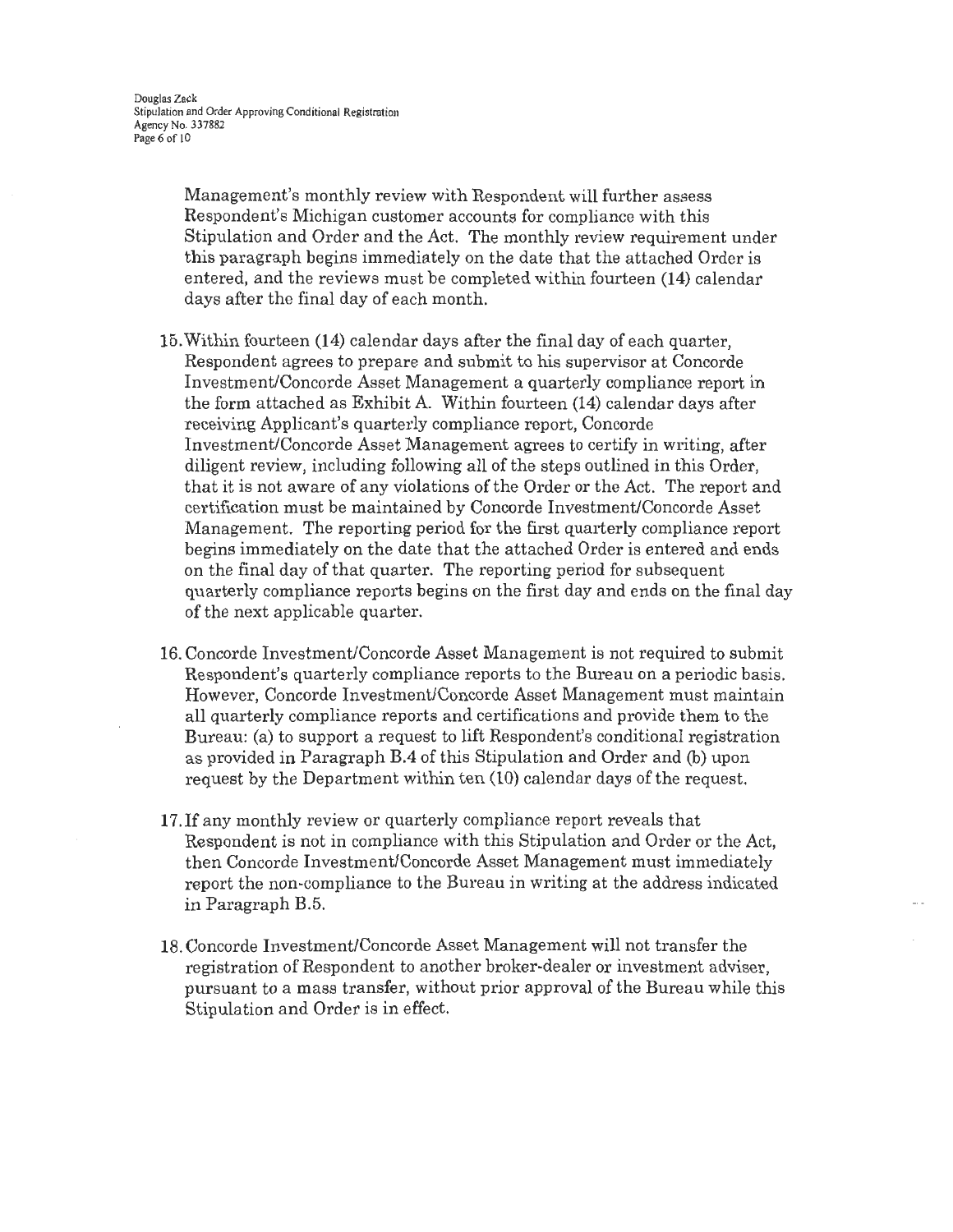Douglas Zack Stipulation and Order Approving Conditional Registration Agency No. 3 37882 Page 7 of IO

## **Additional Provisions**

- 19.Respondent and Concorde Investment/Concorde Asset Management will fully cooperate with the Bureau in any investigation, audit, or examination relating to Registrant's activities.
- 20. The Parties agree that this Consent Order is a public record required to be published and made available to the public, consistent with section **11** of the Michigan Freedom of Information Act, MCL 15.241. The Bureau currently publishes copies of orders issued under the Securities Act to the Bureau's website and includes a summary of order content in monthly disciplinary action reports separately published on its website.
- 21.Respondent and Concorde Investment/Concorde Asset Management acknowledge and agree that upon their failure to comply with any requirements imposed by this Stipulation and Order, the Administrator is entitled to and may immediately: (a) suspend all registrations held by Respondent under the Act; (b) deny any renewal registrations submitted by him; and (c) deny any future applications for registration submitted by him. A summary suspension under this paragraph is effective upon written notice to Respondent given by the Administrator or her designee with no opportunity for hearing. Respondent and Concorde Investment/Concorde Asset Management further acknowledge and agree that the Administrator may pursue any other available contractual, administrative, or judicial remedies to enforce this Stipulation and Order. Respondent may voluntarily surrender or withdraw a registration under the Act; however, such surrender or withdrawal will not negate the previously mentioned actions against the relevant registration or additional disciplinary proceedings if a violation of this Stipulation and Order or the Act occurred.
- 22. Respondent further acknowledges and agrees that: (a) the Administrator has jurisdiction and authority to enter the attached Order; (b) the attached Order may be entered without any further notice to Respondent; and (c) upon entry of the attached Order, it is final and binding, and Respondent waives any right to a hearing that exists under the Act, the rules promulgated under the Act or the predecessor Act, the Administrative Procedures Act of 1969, 1969 PA 306, MCL 24.201 *et seq.,* or other applicable law.
- 23. The Parties acknowledge and agree that this Stipulation and Order contains the entire understanding of the Parties and supersedes and forever terminates all prior and contemporaneous representations, promises, agreements, understandings, and negotiations, whether oral or written, with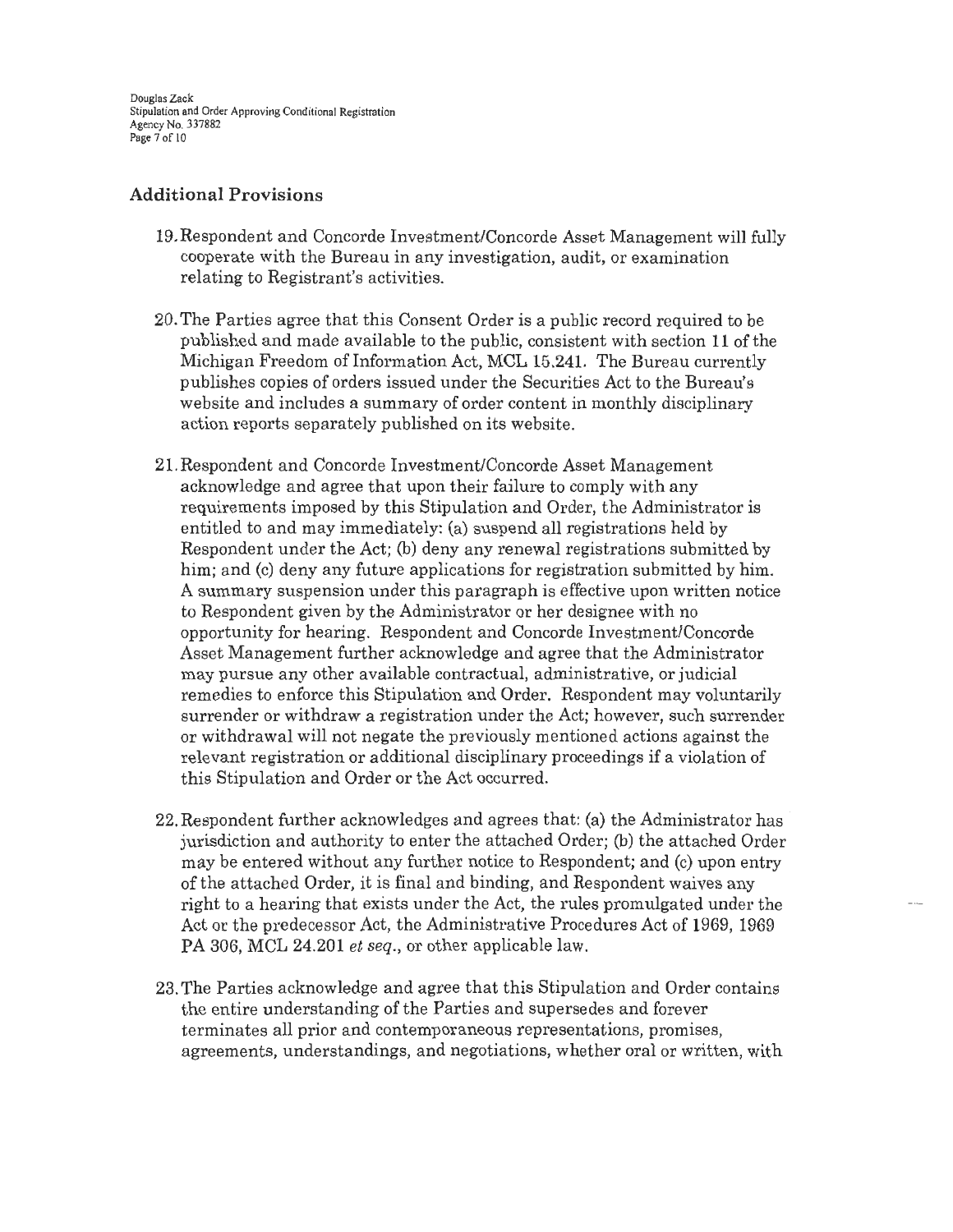respect to its subject matter. The Parties further agree that this Stipulation and Order may only be amended, modified, or supplemented by a duly executed writing signed by each party and approved by Order of the Administrator.

- 24. The Parties acknowledge and represent that: (a) each party has read this Stipulation and Order in its entirety and fully understands all of its terms, conditions, ramifications, and consequences; (b) each party unconditionally consents to the terms of this Stipulation and Order; (c) each party has consulted with or had ample opportunity to consult with legal counsel of his, her, or its choosing prior to executing this Stipulation; (d) each party has freely and voluntarily signed this Stipulation; and (e) the consideration received by each party as described in this Stipulation and Order is adequate.
- 25. The Parties agree that they may execute this Stipulation in any number of counterparts, each of which shall be deemed an original hereof, but which together shall constitute one and the same instrument and agreement, and that facsimile or electronically-transmitted signatures may be attached to this Stipulation and shall be binding on such party as an original signature.
- 26. The Parties agree that facsimile or electronically-transmitted signatures may be submitted in connection with this Consent Order and are binding on that party to the same extent as an original signature.
- 27. The signatories to this Stipulation below represent and warrant that they have the legal capacity and authority to enter into this Stipulation on behalf of the named Parties and to bind the named Parties to the terms and conditions contained herein.

Through their signatures, the Bureau, Respondent, and Concorde Investment/Concorde Asset Management agree to comply to the above terms and conditions.

Dated:  $\frac{2}{\ln |\ell|}$ 

Signed:

*V*<br>Zack, Respondent

Dated:  $3/8/19$  Signed:

 $\sqrt{2}$  $r \cdot \eta$ erg --

Kimberlee Levy, Chief Compliance Officer Concorde Investment/Concorde Asset Management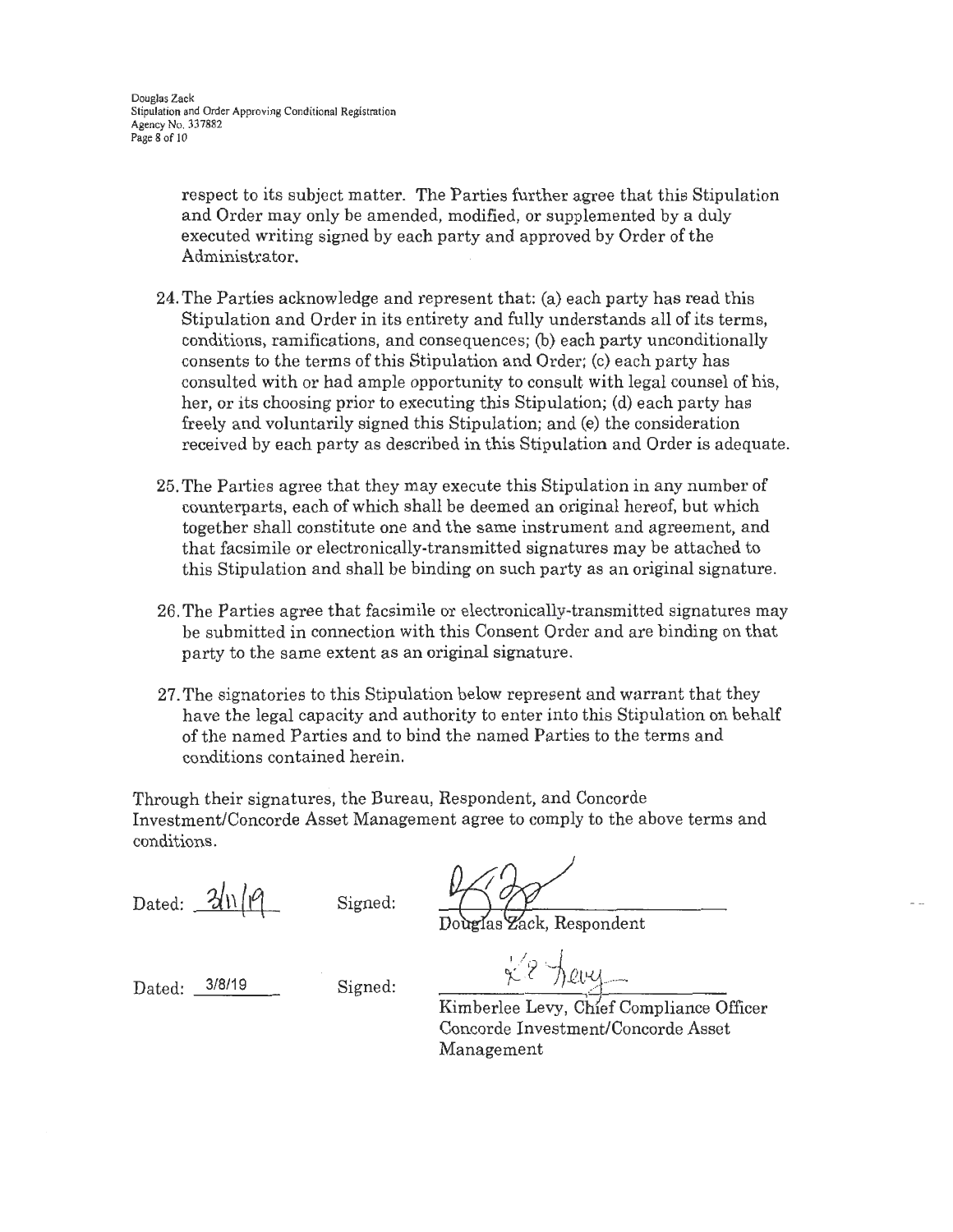Douglas Zack<br>Stipulation and Order Approving Conditional Registration Agency No. 337882<br>Page 9 of 10

Approved by:

Dated:  $2/2$  | | | Signed:

 $\alpha$ <sub>1</sub>,  $\beta$ ,  $\beta$ ,  $\beta$ ,  $\beta$ ,  $\beta$ ,  $\beta$ ,  $\beta$ ,  $\beta$ ,  $\beta$ ,  $\beta$ ,  $\beta$ ,  $\beta$ ,  $\beta$ ,  $\beta$ ,  $\beta$ ,  $\beta$ ,  $\alpha$ ,  $\beta$ ,  $\beta$ ,  $\alpha$ ,  $\beta$ ,  $\beta$ ,  $\alpha$ ,  $\beta$ ,  $\beta$ ,  $\alpha$ ,  $\beta$ ,  $\alpha$ ,  $\beta$ ,  $\alpha$ ,  $\beta$ ,  $\alpha$ ,  $\beta$ ,  $\alpha$ ,  $\beta$ ,  $\$ orations, Securities & Commercial Licensing Bureau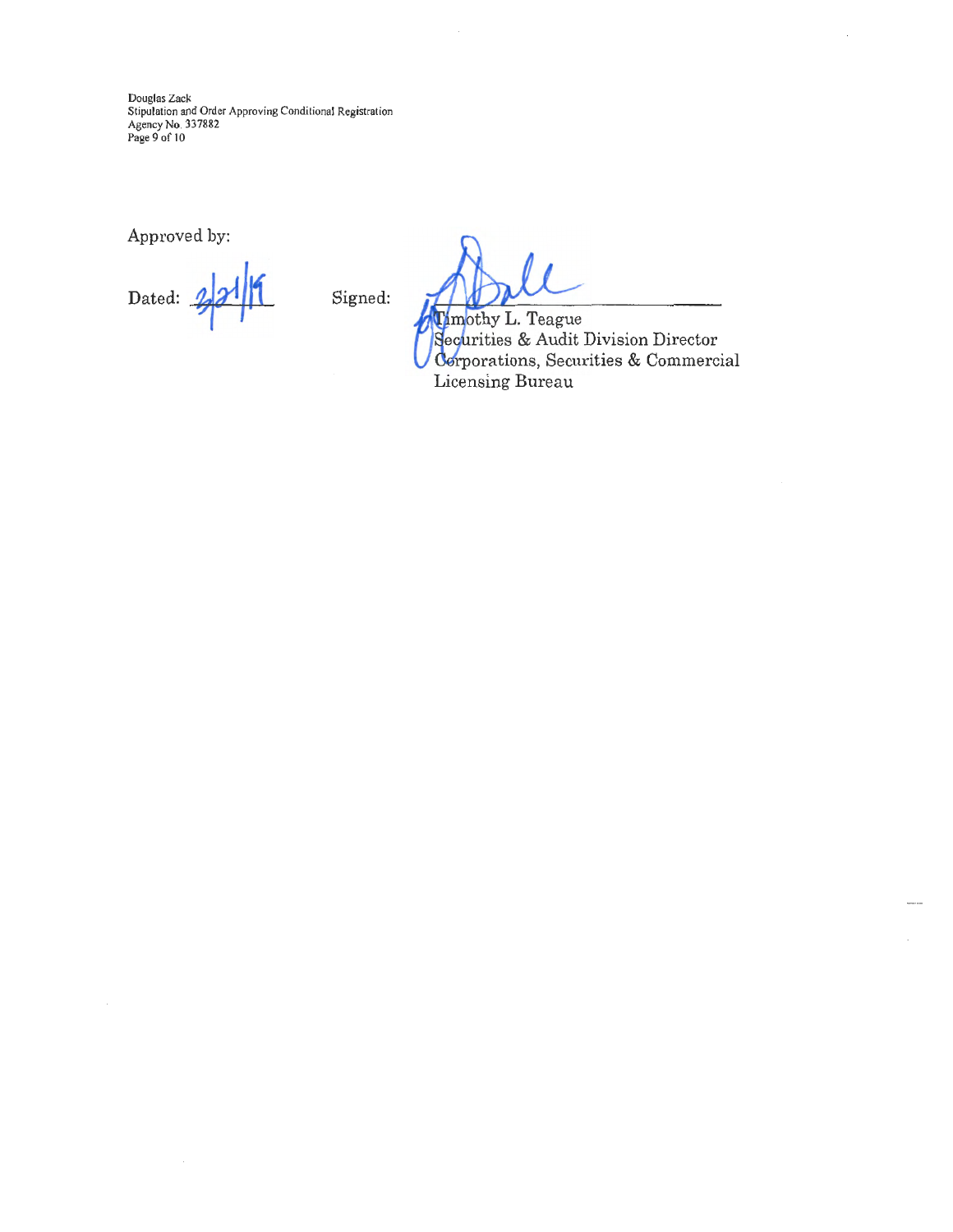Douglas Zack Stipulation and Order Approving Conditional Registration Agency No. 337882 Page 10 of LO

# C. ORDER

NOW, THEREFORE, the Administrator ORDERS:

IN ACCORDANCE WITH THE FOREGOING FULLY EXECUTED STIPULATION, REGISTRANT DOUGLAS ZACK'S SECURITIES AGENT AND INVESTMENT ADVISER REPRESENTATIVE REGISTRATIONS ARE CONDITIONALLY APPROVED.

Julia Dale, Administrator and Director Corporations, Securities & Commercial Licensing Bureau

 $5/19$ Date  $\vert$   $\vert$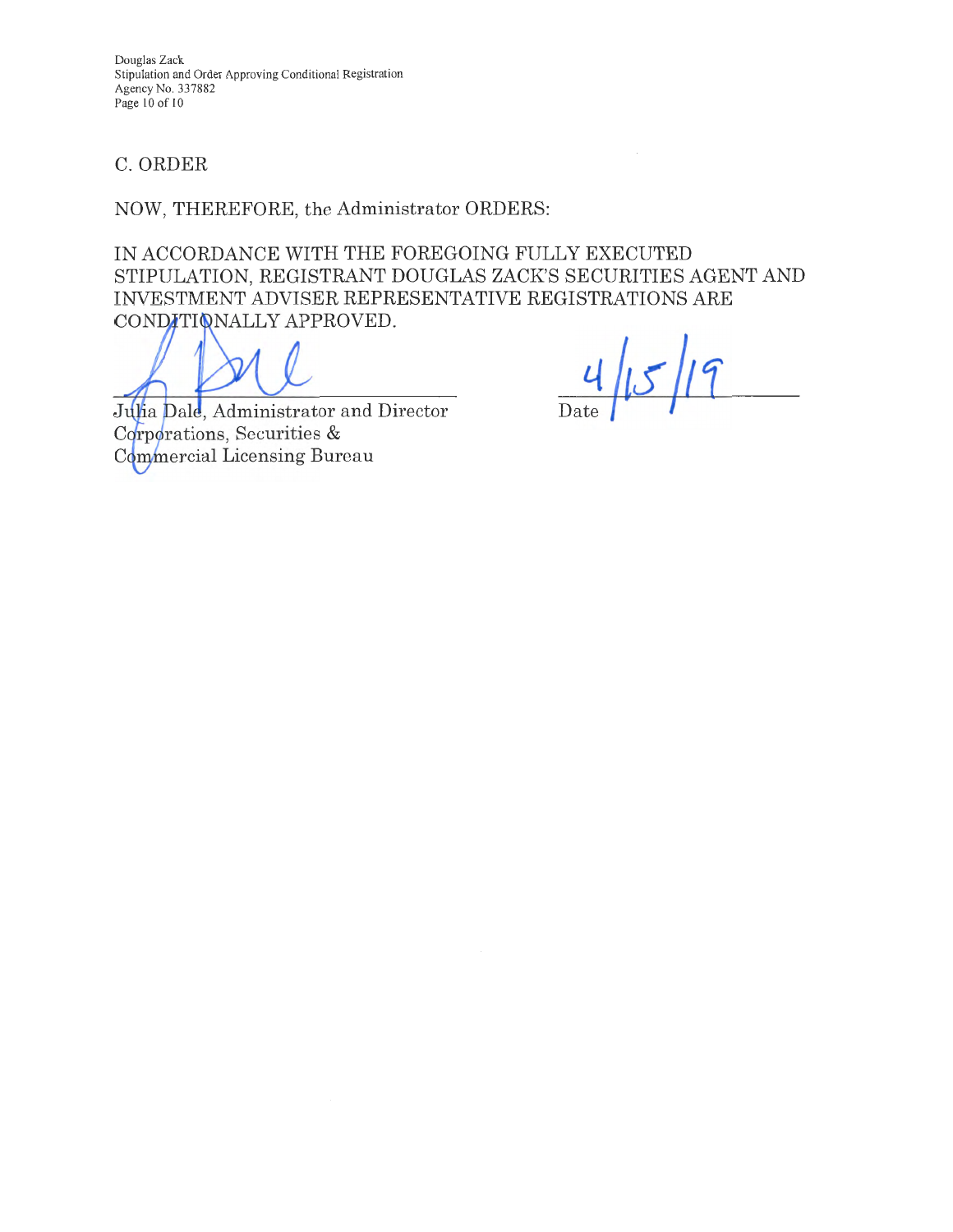### **STATE OF MICHIGAN DEPARTMENT OF LICENSING AND REGULATORY AFFAIRS CORPORATIONS, SECURITIES & COMMERCIAL LICENSING BUREAU**

In the matter of:

Agency No. 337882

DOUGLAS ZACK CRD# 2326769

Respondent.

I Issued and entered This 23<sup>rd</sup> day of January, 2019

# **NOTICE OF INTENT TO REVOKE, SUSPEND, CONDITION, OR LIMIT SECURITIES AGENT AND INVESTMENT ADVISER REPRESENTATIVE REGISTRATIONS**

## **I. RELEVANT FACTS AND APPLICABLE LAW.**

Relevant information and statutory provisions, under the Michigan Uniform Securities Act (2002), 2008 PA 551, as amended, MCL 451.2101 *et seq* (the "Securities Act"):

- 1. Douglas Zack (CRD#2326769) is an individual who resides in the State of Michigan. Respondent is presently registered in Michigan as a securities agent through Concorde Investment Services, LLC (CRD#151604), a Michigan-registered broker-dealer, and as an investment adviser representative of Concorde Asset Management, LLC (CRD#l40367), a federal covered investment adviser properly noticed-filed in Michigan.
- 2. The Corporations, Securities & Commercial Licensing Bureau ("the Bureau") within the Department of Licensing and Regulatory Affairs began an investigation of Respondent's activities in the securities industry after a routine review of disclosures on the Central Registration Depository ("CRD") revealed that Respondent was the subject of a lien.
- 3. The Bureau requested, and Respondent provided a personal balance sheet in the course of the investigation. The balance sheet submitted by Respondent showed that his liabilities exceed his assets. The Administrator finds that Respondent is insolvent because his liabilities exceed his assets.
- 4. The Director of the Bureau ("Administrator") has reviewed materials regarding Respondent's financial condition as it relates to his registration as a securities agent under the Securities Act. The Administrator has determined that it is authorized, appropriate, and in the public interest to revoke, suspend, condition, or limit Respondent's securities agent and investment adviser representative registrations.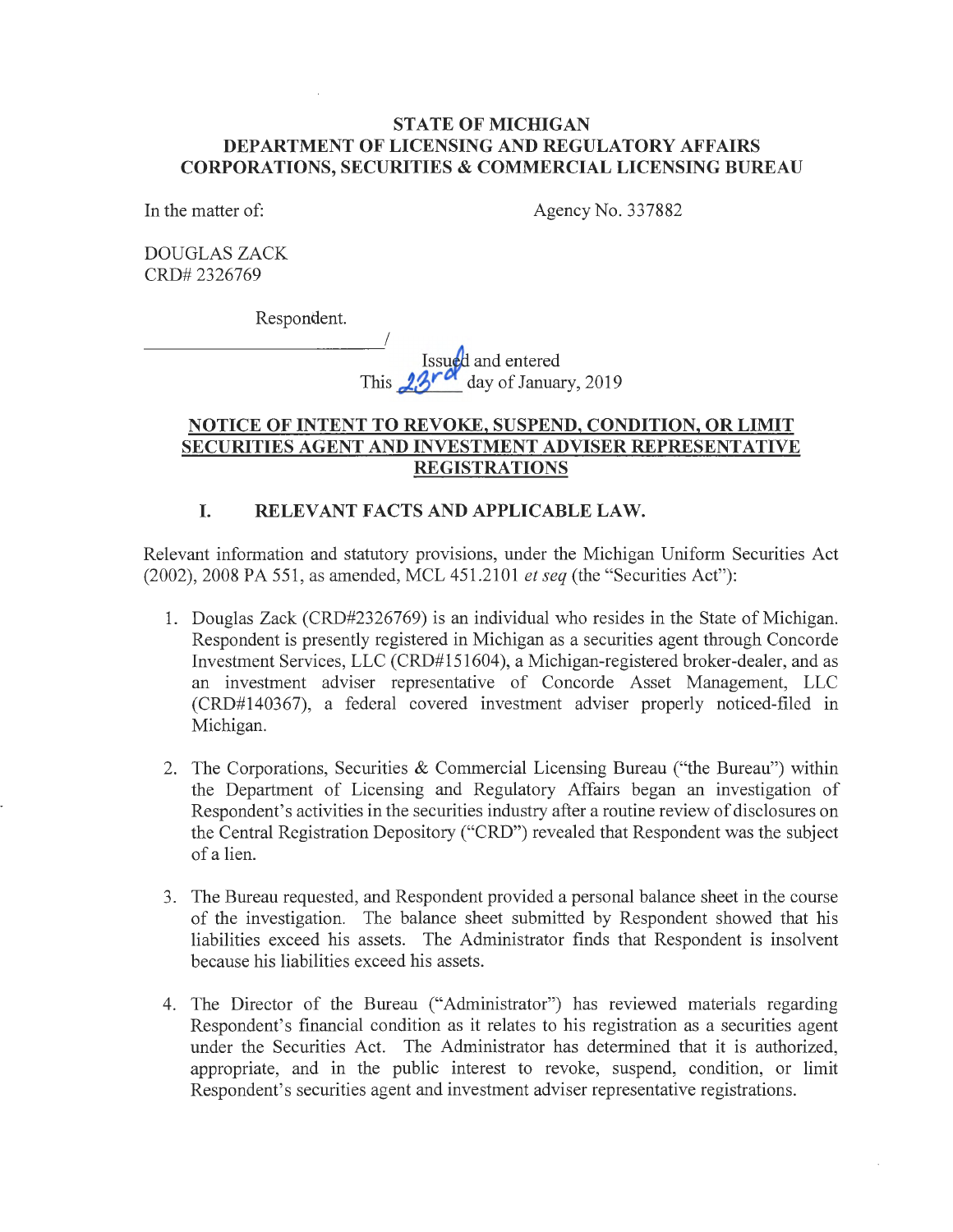5. Section 412(2) of the Securities Act, MCL 451.2412(2), states in relevant part:

If the administrator finds that the order is in the public interest and subsection  $(4)$ authorizes the action, an order under this act may revoke, suspend, condition, or limit the registration of a registrant and if the registrant is a broker-dealer or investment adviser, of a partner, officer, director, or a person having a similar status or performing similar functions, or a person directly or indirectly in control of the broker-dealer or investment adviser. ..

6. Section 412(4) of the Securities Act, MCL 451.2412(4) states in relevant part:

(4) A person may be disciplined under subsections (1) to (3) if any of the following apply to the person:

\*\*\*

(g) The person is insolvent, either because the person's liabilities exceed the person's assets or because the person cannot meet the person's obligations as they mature. The administrator shall not enter an order against an applicant or registrant under this subdivision without a finding of insolvency as to the applicant or registrant...

7. Section 412(7) of the Securities Act, MCL 451.2412(7), states:

(7) Except under subsection ( 6), an order shall not be issued under this section unless all of the following have occurred:

- (a) Appropriate notice has been given to the applicant or registrant.
- (b) Opportunity for hearing has been given to the applicant or registrant.
- ( c) Findings of fact and conclusions of law have been made on the record pursuant to the administrative procedures act of 1969, 1969 PA 306, MCL 24.201 to 24.328.
- 8. The Administrator may revoke, suspend, condition, or limit Respondent's securities agent and investment adviser representative registrations pursuant to section 412(2) of the Securities Act, MCL 451.2412(2), because it is in the public interest, and because:
	- A. Respondent is insolvent because his liabilities exceed his assets, giving the Administrator cause to issue an order under sections  $412(2)$  and  $412(4)(g)$  of the Securities Act, MCL 451.2412(2) and MCL 451.2412(4)(g).